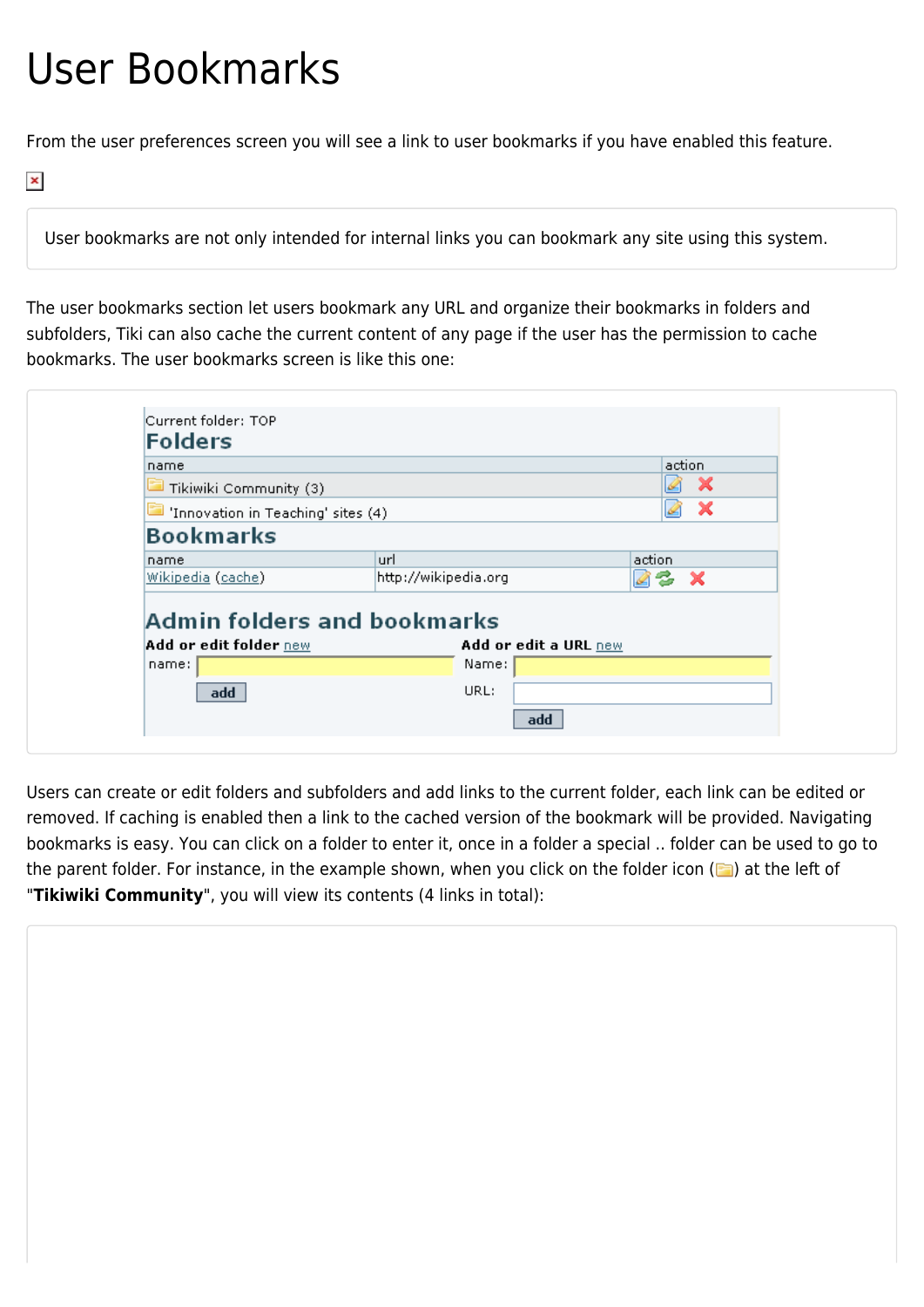| x<br>$\blacksquare$ ( )<br>x<br>Developers resources (1)<br><b>Bookmarks</b><br>action<br>url<br>name<br>Escire: Original author of Aul (cache)<br>http://www.escire.com<br>$\boldsymbol{\mathsf{x}}$<br>z,<br><u> Tiki in Education Community (cache)</u><br>http://edu.tikiwiki.org<br>х<br><u>Tikiwiki main portal (cache)</u><br>http://tikiwiki.org<br>- X<br>-25<br>Admin folders and bookmarks<br>Add or edit folder new<br>Add or edit a URL new<br>Name:<br>name: | name | action |  |
|----------------------------------------------------------------------------------------------------------------------------------------------------------------------------------------------------------------------------------------------------------------------------------------------------------------------------------------------------------------------------------------------------------------------------------------------------------------------------|------|--------|--|
|                                                                                                                                                                                                                                                                                                                                                                                                                                                                            |      |        |  |
|                                                                                                                                                                                                                                                                                                                                                                                                                                                                            |      |        |  |
|                                                                                                                                                                                                                                                                                                                                                                                                                                                                            |      |        |  |
|                                                                                                                                                                                                                                                                                                                                                                                                                                                                            |      |        |  |
|                                                                                                                                                                                                                                                                                                                                                                                                                                                                            |      |        |  |
|                                                                                                                                                                                                                                                                                                                                                                                                                                                                            |      |        |  |
|                                                                                                                                                                                                                                                                                                                                                                                                                                                                            |      |        |  |
|                                                                                                                                                                                                                                                                                                                                                                                                                                                                            |      |        |  |

The previous number 4 meant the total number of links including all subfolders on them. In this example, there were three in a child folder of level 1, and another in the child folder "Developers resources" in level 2.

| <b>Folders</b>                                        |                                |            |
|-------------------------------------------------------|--------------------------------|------------|
| name                                                  | action                         |            |
| $\ldots$ ()                                           | $\boldsymbol{\mathsf{x}}$<br>R |            |
| <b>Bookmarks</b>                                      |                                |            |
| name                                                  | url                            | action     |
| Main Tiki developers corner (cache)                   |                                |            |
|                                                       | http://dev.tikiwiki.org        | 03<br>- 76 |
| Admin folders and bookmarks<br>Add or edit folder new | Add or edit a URL new          |            |
| name:                                                 | Name:                          |            |
| add                                                   | URL:                           |            |

## The user bookmarks module

What makes user bookmarks more attractive to users is the user bookmarks module. This module will be displayed as follows:

## *insert graphic*

The module can be used to navigate existing bookmarks, you can click on a folder to enter it and you can click on a link to open it, you can remove bookmarks using the x link if you want. The module will remember the current folder so it won t be changed even if you navigate to any section of tiki. There s an input box and two buttons below the module that work as follows:

Entering a name and clicking mark will create a new bookmark to the current URL (the current tiki page)